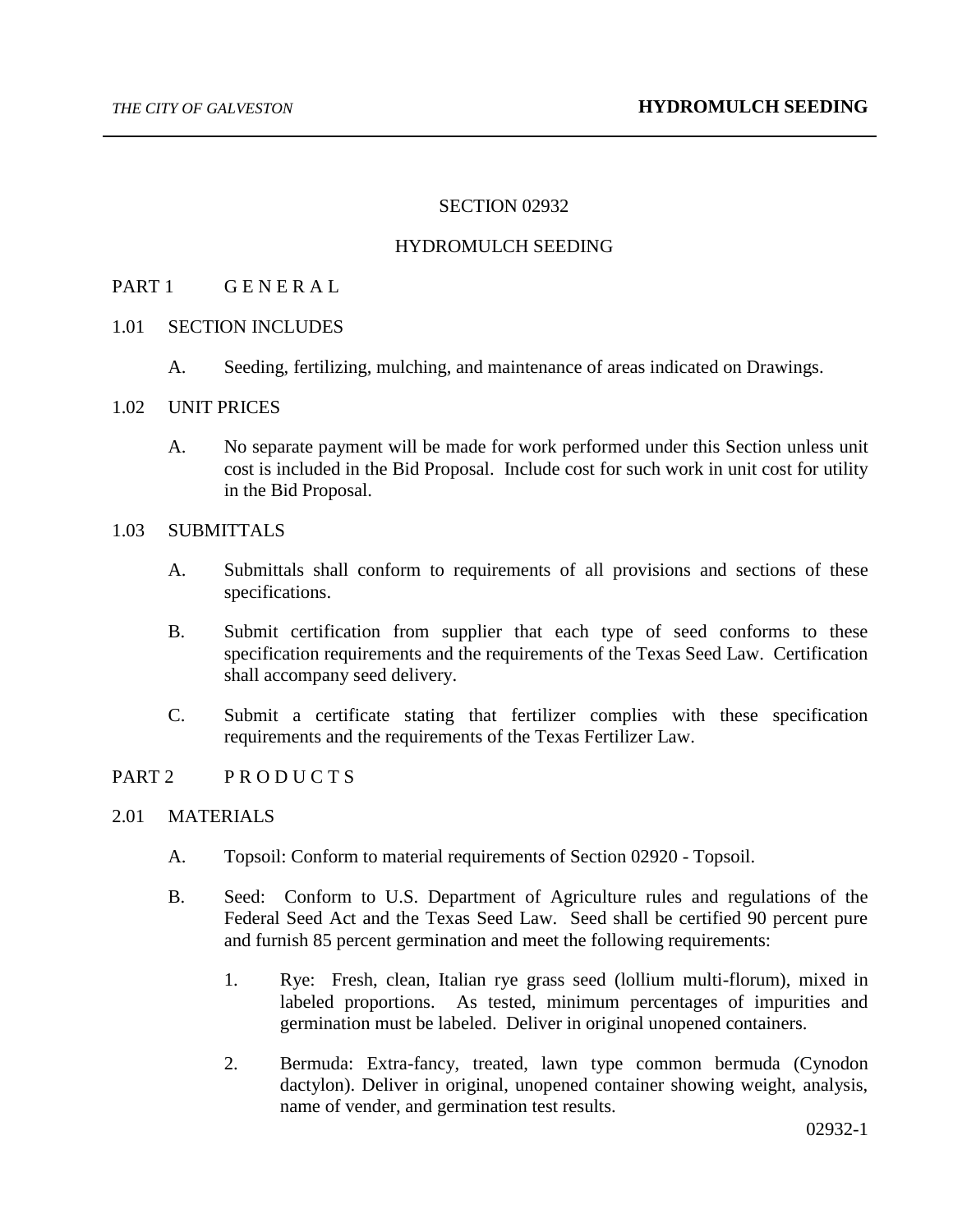- 3. Wet, moldy, or otherwise damaged seed will not be accepted.
- 4. Seed requirements, application rates and planting dates are:

| Type                                | Application<br>Rate | <b>Planting Date</b> |
|-------------------------------------|---------------------|----------------------|
|                                     | Pounds/A            |                      |
| Hulled Common Bermuda Grass 98/88   | 40                  | Jan 1 to Mar 31      |
| Unhulled Common Bermuda Grass 98/88 | 40                  |                      |
| Hulled Common Bermuda Grass 98/88   | 40                  | Apr 1 to Sep 30      |
| Hulled Common Bermuda Grass 98/88   | 40                  |                      |
| Unhulled Common Bermuda Grass 98/88 | 40                  | Oct 1 to Dec 31      |
| Annual Rye Grass (Gulf)             | 30                  |                      |

C. Fertilizer: Dry and free flowing, inorganic, water-soluble commercial fertilizer, which is uniform in composition. Deliver in unopened containers which bear the manufacturers guaranteed analysis. Caked, damaged, or otherwise unsuitable fertilizer will not be accepted. Fertilizer shall contain minimum percentages of the following elements:

| Nitrogen        | 10 Percent |
|-----------------|------------|
| Phosphoric Acid | 20 Percent |
| Potash          | 10 Percent |

- D. Mulch: Virgin wood cellulose fibers from whole wood chips having a minimum of 20 percent fibers 0.42 inches (10.7 mm) in length and 0.01 inches (0.27 mm) in diameter. Mulch shall be dyed green for coverage verification purposes.
- E. Soil Stabilizer: "Terra Tack" 1 or approved equal.